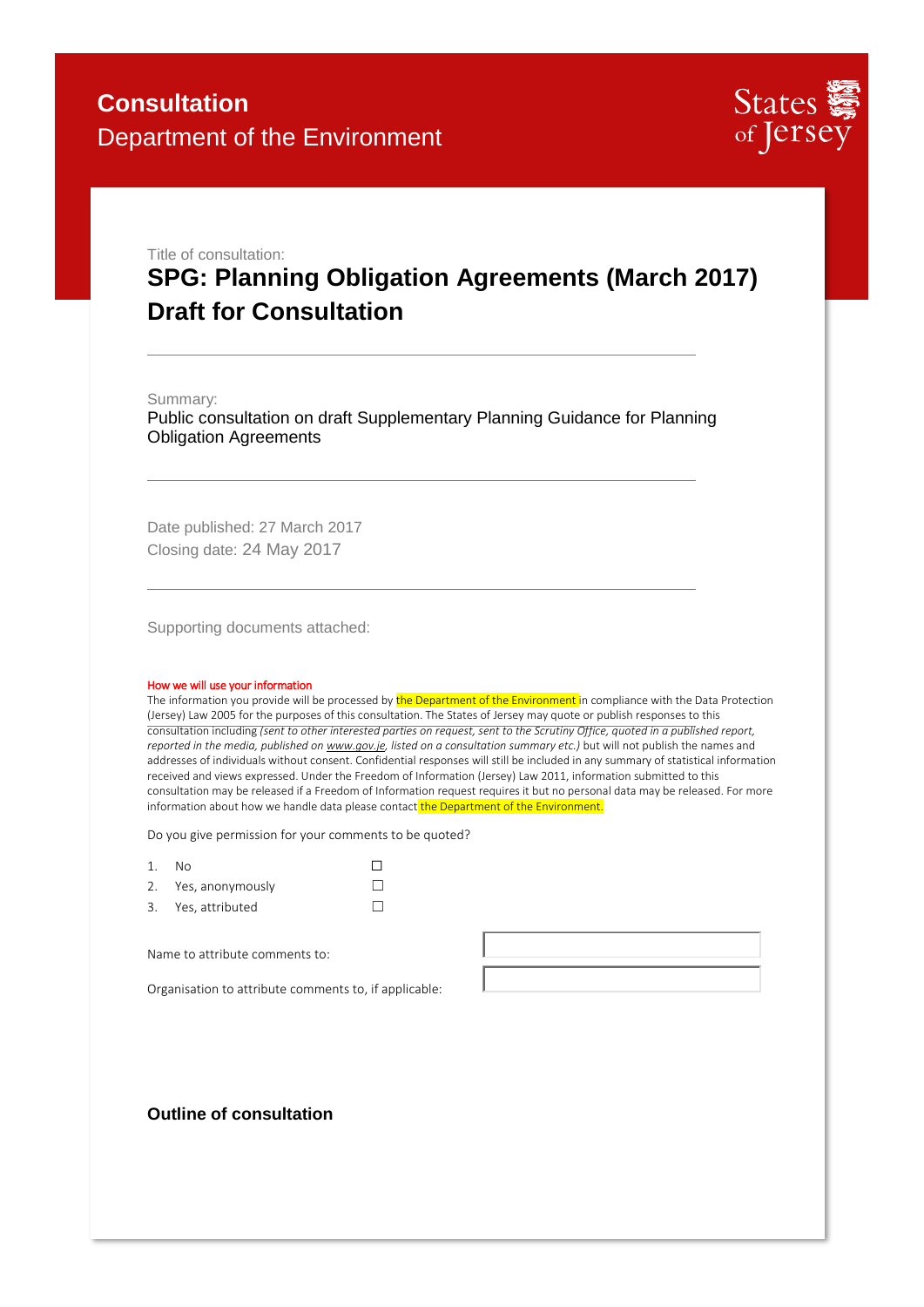

The Department of the Environment has published new draft guidance on planning obligation agreements and is asking for people's views.

Planning Obligation Agreements (POAs) are legal agreements made between the Minister and a developer, to offset the impact of a new development on the surrounding environment or infrastructure, such as roads. The developer agrees to certain work to limit the impact, or to provide a sum of money for the States of Jersey to carry out work on their behalf.

The new draft guidance is designed to provide a more consistent and transparent planning process and provide a clearer method for calculating highways infrastructure contributions, (the most frequently required POAs).

It will replace *Practice Note 13: The Use of Planning Obligations (2008)* and bring it in line with the requirements of the Revised 2011 Island Plan.

The Department of the Environment invites your views on whether this guidance provides a better understanding of what type of Planning Obligation Agreement may be needed when considering the different impact new development has on the environment and infrastructure. We also want you to tell us if the indicative costs and calculation methodologies are useful, and support greater certainty and transparency in the planning process.

## **Ways to respond**

| Telephone: | +44 (0) 1534 448458                |
|------------|------------------------------------|
| Email:     | n.day@gov.je                       |
| Write to:  | Planning Policy and Projects Team, |
|            | Planning and Building Services,    |
|            | South Hill,                        |
|            | St Helier,                         |
|            | Jersey,                            |
|            | <b>JE2 4US</b>                     |

This consultation paper has been sent to the Public Consultation Register.

### **Feedback on this consultation**